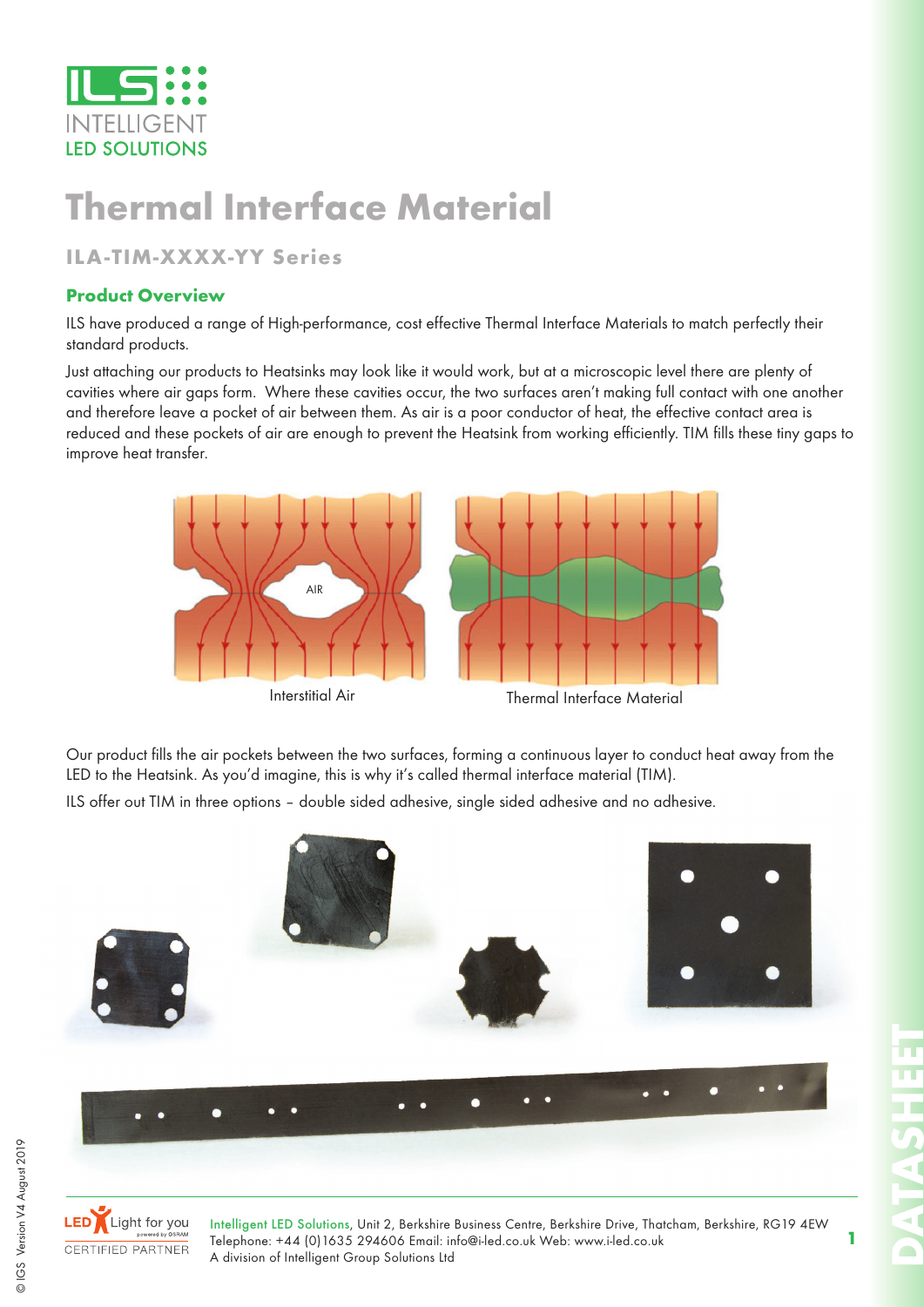## **www.i-led.co.uk**

#### **Product Options**

| <b>Product</b>             | <b>Non Adhesive</b>            | Thickness*     | <b>Single Sided Adhesive</b>    | Thickness*     | <b>Double Sided Adhesive</b>   | Thickness* |
|----------------------------|--------------------------------|----------------|---------------------------------|----------------|--------------------------------|------------|
| Eco1                       | N/A                            | N/A            | N/A                             | N/A            | N/A                            | N/A        |
| Star                       | ILA-TIM-STAR-0A                | 0 <sub>D</sub> | ILA-TIM-STAR-1A                 | 0 <sub>D</sub> | ILA-TIM-STAR-2A.               | OF §       |
| 25x25mm<br>Cluster         | ILA-TIM-CLUSTER-25x25-0A       | 0D             | ILA-TIM-CLUSTER-25x25-1A        | 0 <sub>D</sub> | ILA-TIM-CLUSTER-25x25-2A.      | 0E         |
| 30x30mm<br>Cluster         | ILA-TIM-CLUSTER-30x30-0A       | 0D             | ILA-TIM-CLUSTER-30x30-1A        | 0 <sub>D</sub> | ILA-TIM-CLUSTER-30x30-2A.      | 0E         |
| 300x20mm<br>Strip          | ILA-TIM-STRIP-300x20-0A        | 0D             | ILA-TIM-STRIP300x20-1A          | 0 <sub>D</sub> | ILA-TIM-STRIP-300x20-2A.       | 0E         |
| Anna Coin                  | ILA-TIM-ANNA-0A                | 0C             | ILA-TIM-ANNA-1A                 | 0C             | ILA-TIM-ANNA-2A                | <b>OE</b>  |
| Petunia Grow<br>Light      | ILA-TIM-PETUNIA-0A             | 0C             | ILA-TIM-PETUNIA-1A              | 0C             | ILA-TIM-PETUNIA-2A             | <b>OE</b>  |
| Double Sided<br>Reel       | N/A                            | N/A            | N/A                             | N/A            | ILA-TIM-REEL-20MX20-2A         | <b>OE</b>  |
| 1061x20 Strip              | N/A                            | N/A            | ILA-TIM-STRIP-1061x20-1A        | N/A            | ILA-TIM-STRIP-1061x20-2A       | <b>OE</b>  |
| 480x20mm<br>Strip          | N/A                            | N/A            | ILA-TIM-STRIP-480x20-1A         | N/A            | ILA-TIM-STRIP-480x20-2A        | <b>OE</b>  |
| 300x20mm<br>Strip          | ILA-TIM-STRIP-300x20-0A        | 0 <sub>D</sub> | ILA-TIM-STRIP-300x20-1A         | 0 <sub>D</sub> | ILA-TIM-STRIP-300x20-2A        | <b>OE</b>  |
| 25x15mm Strip              | ILA-TIM-STRIP-25x15-0A         | 0D             | ILA-TIM-STRIP-25x15-1A          | 0 <sub>D</sub> | ILA-TIM-STRIP-25x15-2A.        | <b>OE</b>  |
| 58x58mm<br>Square          | ILA-TIM-SQUARE-58X58-0A        | 0 <sub>D</sub> | ILA-TIM-SQUARE-58X58-1A         | 0 <sub>D</sub> | ILA-TIM-SQUARE-58X58-2A.       | <b>OE</b>  |
| Dragon 72<br>Flood         | ILA-TIM-72FL-235X170-0A        | 0C             | ILA-TIM-72FL-235X170-1A         | 0C             | ILA-TIM-72FL-235X170-2A        | <b>OE</b>  |
| Oslon 72 Flood             | ILA-TIM-72FL-235X170-0A        | 0C             | ILA-TIM-72FL-235X170-1A         | 0C             | ILA-TIM-72FL-235X170-2A        | <b>OE</b>  |
| Oslon 27 Flood             | ILA-TIM-27FL-180X180-0A        | 0C             | ILA-TIM-27FL-180X180-1A         | 0C             | ILA-TIM-27FL-180X180-2A        | <b>OE</b>  |
| Stanley 3J/6J<br>27 Flood  | ILA-TIM-27FL-180X180-0A        | 0C             | ILA-TIM-27FL-180X180-1A         | 0C             | ILA-TIM-27FL-180X180-2A        | <b>OE</b>  |
| Oslon 17 Flood             | ILA-TIM-17FL-215X194-0A        | 0C             | ILA-TIM-17FL-215X194-1A         | 0C             | ILA-TIM-17FL-215X194-2A        | <b>OE</b>  |
| <b>SCOB LES 9</b>          | ILA-TIM-LES09-0A               | 0D             | ILA-TIM-LES09-1A                | 0 <sub>D</sub> | ILA-TIM-LES09-2A               | <b>OE</b>  |
| <b>SCOB LES 13</b>         | ILA-TIM-LES13-0A               | 0D             | ILA-TIM-LES13-1A                | 0 <sub>D</sub> | ILA-TIM-LES13-2A               | <b>OE</b>  |
| <b>SCOB LES 19</b>         | ILA-TIM-LES19-0A               | 0D             | ILA-TIM-LES19-1A                | 0 <sub>D</sub> | ILA-TIM-LES19-2A               | <b>OE</b>  |
| <b>SCOB LES 23</b>         | ILA-TIM-LES23-0A               | 0 <sub>D</sub> | ILA-TIM-LES23-1A                | 0 <sub>D</sub> | ILA-TIM-LES23-2A               | 0E         |
| SCPB LES 33                | ILA-TIM-LES33-0A               | 0D             | ILA-TIM-LES33-1A                | 0 <sub>D</sub> | ILA-TIM-LES33-2A               | <b>OE</b>  |
| 4 LED High Bay             | ILA-TIM-HIGHBAY-65X50-<br>0A   | 0D             | ILA-TIM-HIGHBAY-65X50-1A        | 0D             | ILA-TIM-HIGHBAY-65X50-2A       | 0E         |
| 12 LED High<br>Bay         | ILA-TIM-HB-172X87-0A           | 0D             | ILA-TIM-HB-172X87-1A            | 0 <sub>D</sub> | ILA-TIM-HB-172X87-2A           | 0E         |
| LEDiL 70x70<br>Dev Board   | ILA-TIM-LEDIL-70x70-0A         | 0D             | ILA-TIM-LEDIL-70x70-1A          | 0C             | ILA-TIM-LEDIL-70x70-2A         | 0E         |
| LEDiL Dev<br>Board         | ILA-TIM-LEDIL-0A               | 0D             | ILA-TIM-LEDIL-1A                | 0C             | ILA-TIM-LEDIL-2A               | 0E         |
| 2 Die High<br>Power Mixing | ILA-TIM-ILR-XM01-0A            | 0D             | ILA-TIM-ILR-XM01-1A             | 0C             | ILA-TIM-ILR-XM01-2A            | 0E         |
| Florence                   | ILA-TIM-FLORENCE-<br>280X55-0A | 0D             | ILA-TIM-FLORENCE-280X55-<br>1 A | 0C             | ILA-TIM-FLORENCE-280X55-<br>2A | 0E         |

\*Thickness:

0C – TGON 805 – Thickness 0.005" (0.13mm) – Thermal Resistance @ 100psi (0.07 °C-in2 /W) – Thermal Resistance @ 681 KPa (0.42 °C-cm2/W) 0D – TGON 810 - Thickness 0.010" (0.25mm) - Thermal Resistance @ 100psi (0.10 °C-in2 /W) - Thermal resistance @ 681 KPa (0.66 °C-cm2 /W) 0E – TBOND 150 – Thickness 0.007" (0.16mm) – Thermal Resistance @ 100psi (0.45 °C-in2/W) - Thermal resistance @681 KPa (2.90 °C-cm2/W) 0F – 3M8805 – Thickness 005" (0.125mm) - Thermal Impedance (3.2°C cm2 /W)§ For further information on 3M8805 <u>Please consult the datasheet for the</u>

3m8805 from 3M



Intelligent LED Solutions, Unit 2, Berkshire Business Centre, Berkshire Drive, Thatcham, Berkshire, RG19 4EW Telephone: +44 (0)1635 294606 Email: info@i-led.co.uk Web: www.i-led.co.uk A division of Intelligent Group Solutions Ltd

**2**